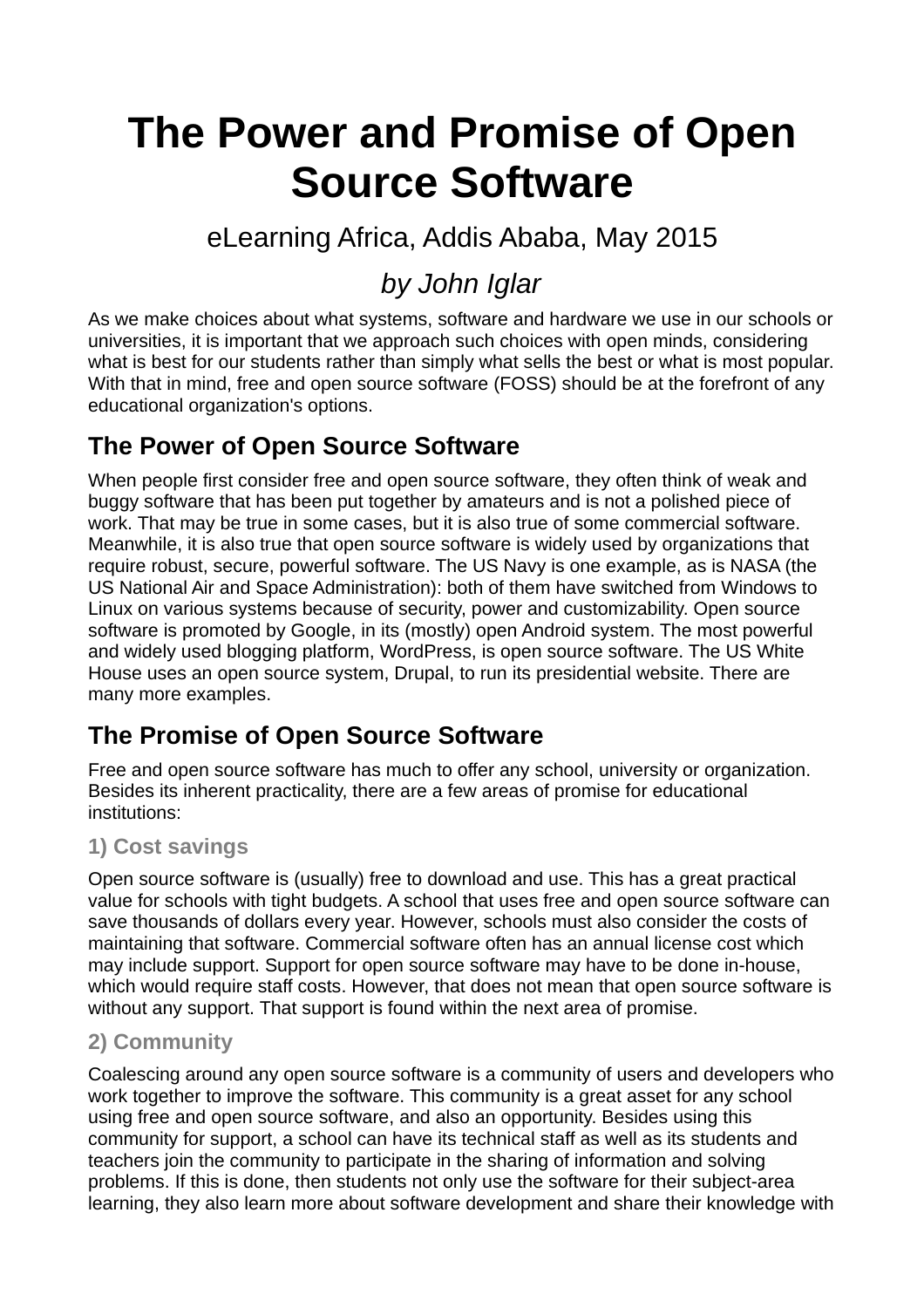others. By submitting bug reports, requesting information, contributing to documentation, etc. students can make authentic contributions and gain valuable real-world experience.

#### **3) Freedom**

Arguably the biggest and most important promise for free and open source software is in the freedoms it offers schools, teachers and students. Free software provides some inherent freedoms for its users: to use the software as they wish, to share the software with others, and to modify the software and share those modifications. Those freedoms stand in contrast with the restrictions built into licenses for commercial software. Richard Stallman, the founder of the free software movement, puts it this way:

*Schools — and all educational activities — influence the future of society through what they teach. So schools should teach exclusively free software, to transmit democratic values and the habit of helping other people. (Not to mention it helps a future generation of programmers master the craft.) To teach use of a non-free program is to implant dependence on its owner, which contradicts the social mission of the school.* (Stallman)

#### **4) Learning**

Finally, there are inherent learning opportunities with the use of free and open source software. The experience of working with software that is non-commercial and therefore likely to be less common provides students an opportunity to learn new skills and new ways of doing things. Students who learn to use LibreOffice instead of the more familiar Microsoft Office, for example, will need to think about what tasks they want to perform and what the most likely menu choices or commands might produce that task, instead of simply memorizing a key combination or a specific button. In addition, students are able to customize the software and even build additional plug-ins for it, as their talents and interests allow. Charlie Resinger, who is Director of Technology at Penn Manor School District in the USA, describes the educational benefits of his school district's widespread use of free and open software:

*...students, no matter their technical skill level, are free to explore, experiment, and learn programming, science, math, art, and music via a capable and flexible computer. What I love so much about the open source philosophy is that it flattens the classroom hierarchy between teacher and student. Open source brings a participatory, team mentality to the classroom. The focus is on crafting something new, not passing a test.* (Reisinger)

### **Problems**

Nothing is without its problems, and free and open-source software is no exception. Some software has bugs. Some may not work on specific computer operating systems. Some software may require additional setup or maintenance steps. There are other potential difficulties, although similar difficulties can be encountered when using commercial software.

One of the main problems that schools face in using free and open-source software is with buy-in and unfamiliarity. People who join a school or university who are used to commercial software may find the process of learning new software or adapting to new operating systems a challenge. This can be overcome with training, but it does require a coordinated decision to promote and require the use of school-chosen software.